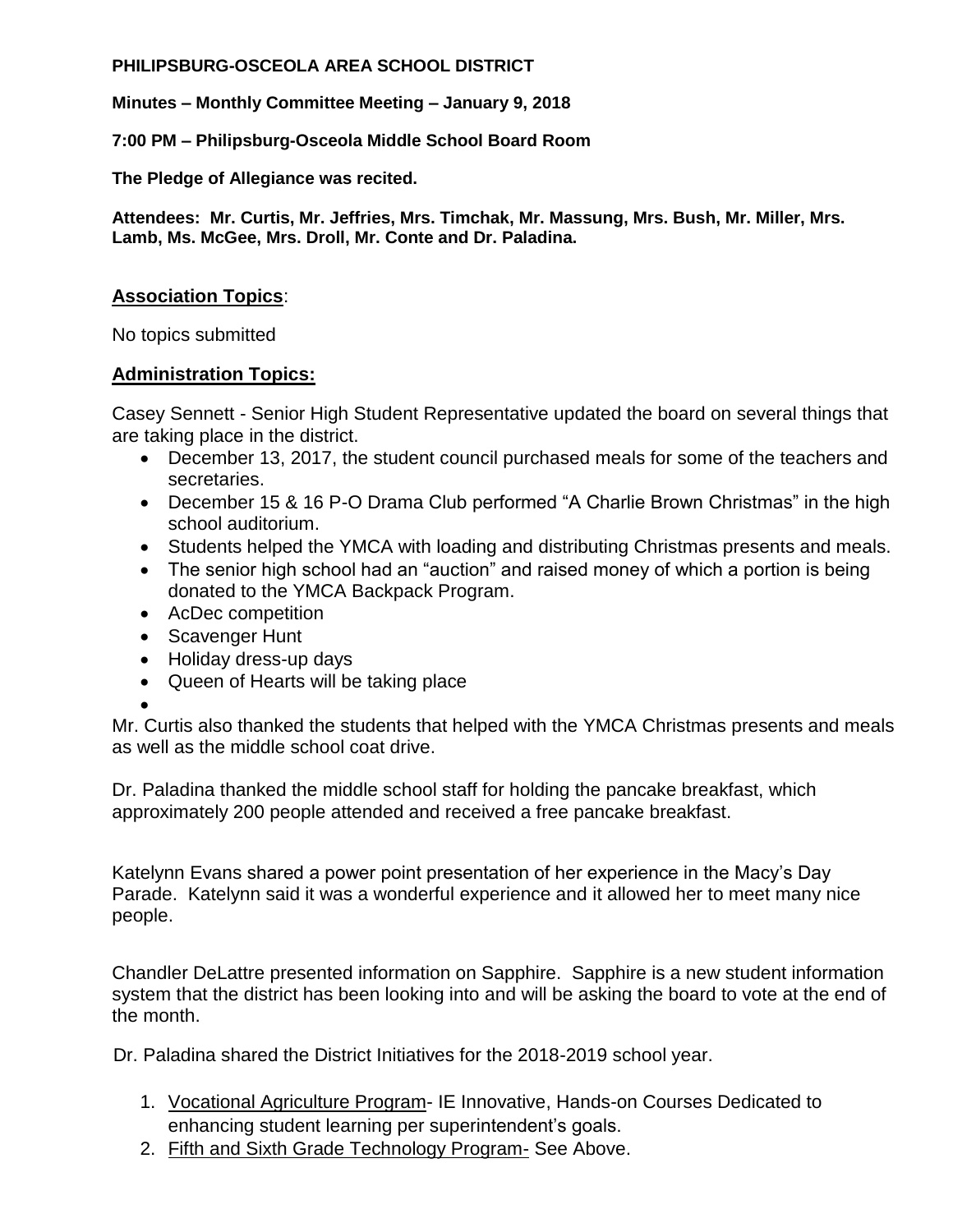Minutes – Committee Meeting – January 9, 2018

- 3. Elementary Spanish Program
- 4. Individualized Learning- Defining a clear vision.
- 5. School Resource Officer for 2018-2019

# **PTO Topics**:

No topics submitted

There will be a motion on the Regular Voting agenda to approve the November 14, 2017 Committee Meeting minutes as presented.

There will be a motion on the Regular Voting agenda to approve the November 14, 2017 Regular Voting Meeting minutes as presented.

There will be a motion on the Regular Voting agenda to approve the December 6, 2017 Reorganization Meeting minutes as presented.

There will be a motion on the Regular Voting agenda to approve the January 9, 2018 Committee Meeting minutes as presented.

There will be a motion on the Regular Voting agenda to approve the January 9, 2018 Special Voting Meeting minutes as presented.

# **BUDGET, FINANCE and TRANSPORTATION – \*Mr. Miller and Mr. Curtis**

- Financial Report Mr. Conte presented the financial report.
- Disbursements Mr. Conte presented the disbursements.

Mr. Conte said the auditors financial report will be presented at the February Committee meeting.

# **Mr. Conte discussed the following items:**

1. Sale of Chevrolet Impala for \$200 (Former driver ed car was considered scrap) - sold 2. Sale of wrestling mats – The district received an offer of \$1,000.00 and the board approved selling the wrestling mats.

3. Sale of coal from Osceola Mills – The board approved advertising the coal for sale.

There will be a motion on the Regular Voting agenda to approve the PO Cross Country Booster Club Financial Report, as presented.

There will be a motion on the Regular Voting agenda to approve removing restricted designation from Technology CD and use for general fund purpose.

There will be a motion on the Regular Voting agenda to approve the following bus driver for Long's Motor Bus Co. for the 2017-2018 school year.

Michelle Myers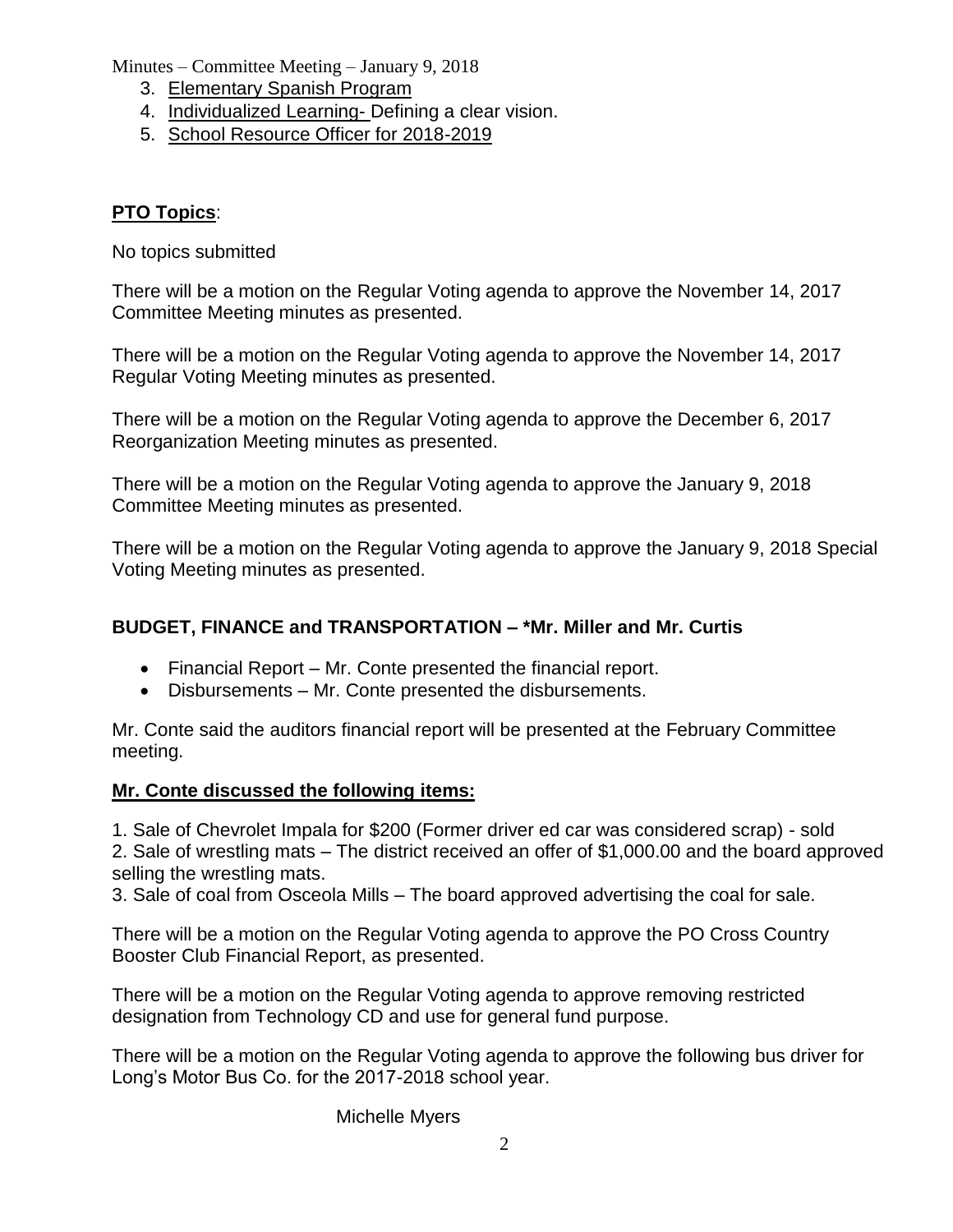# **BUILDING AND GROUNDS – \*Mr. Curtis and Ms. McGee**

Mr. Curtis said there would be a Building and Grounds Committee meeting at 6:00 PM in the boardroom on January 18, 2018.

# **CURRICULUM, INSTRUCTION and ASSESSMENT – \*Ms. Lamb and Mrs. Bush**

There is a motion on the Regular voting agenda to approve field trip requests as presented.

There is a motion on the Regular Voting agenda to approve a Memorandum of Understanding between Wilkes University School of Education Reading Specialist Program in partnership with Philipsburg-Osceola School District, as presented.

## **COMMUNITY RELATIONS – \*Mr. Jeffries and Mr. Miller**

## **PERSONNEL COMMITTEE – \*Mrs. Bush and Mrs. Lamb**

There is a motion on the Special Voting agenda to approve hiring Matt Curtis as the Assistant Athletic Director, effective immediately, at a salary per the contract.

There will be a motion on the Regular Voting agenda to approve the following teachers for tenure.

| Michelle Beard            | Olivia Sidorick          |
|---------------------------|--------------------------|
| <b>Rachel Martinie</b>    | <b>Rachelle Sidorick</b> |
| Ashlea Cowher             | Kaitlin Walker           |
| Kelsey Jean Miles Darling | <b>Andrew Davidson</b>   |
| <b>Holly Foley</b>        | Amanda Woods             |

There is a motion on the Special Voting agenda to accept the resignation of Erin Swatsworth as a Cashier/Kitchen Helper at the Senior High, effective January 3, 2018.

There is a motion on the Special Voting agenda to accept the resignation of Erin Swatsworth as a member of the Certified Safety Committee, effective immediately.

There is a motion on the Special Voting agenda to accept the resignation of Jennifer Lindeman as a Library Tech at the Senior High, effective the close of business on January 4, 2018.

There is a motion on the Special Voting agenda to approve posting a Cashier/Kitchen Helper position at the Senior High, posting effective December 22, 2017.

There is a motion on the Special Voting agenda to approve posting a Library Tech position at the Senior High, posting effective December 22, 2017.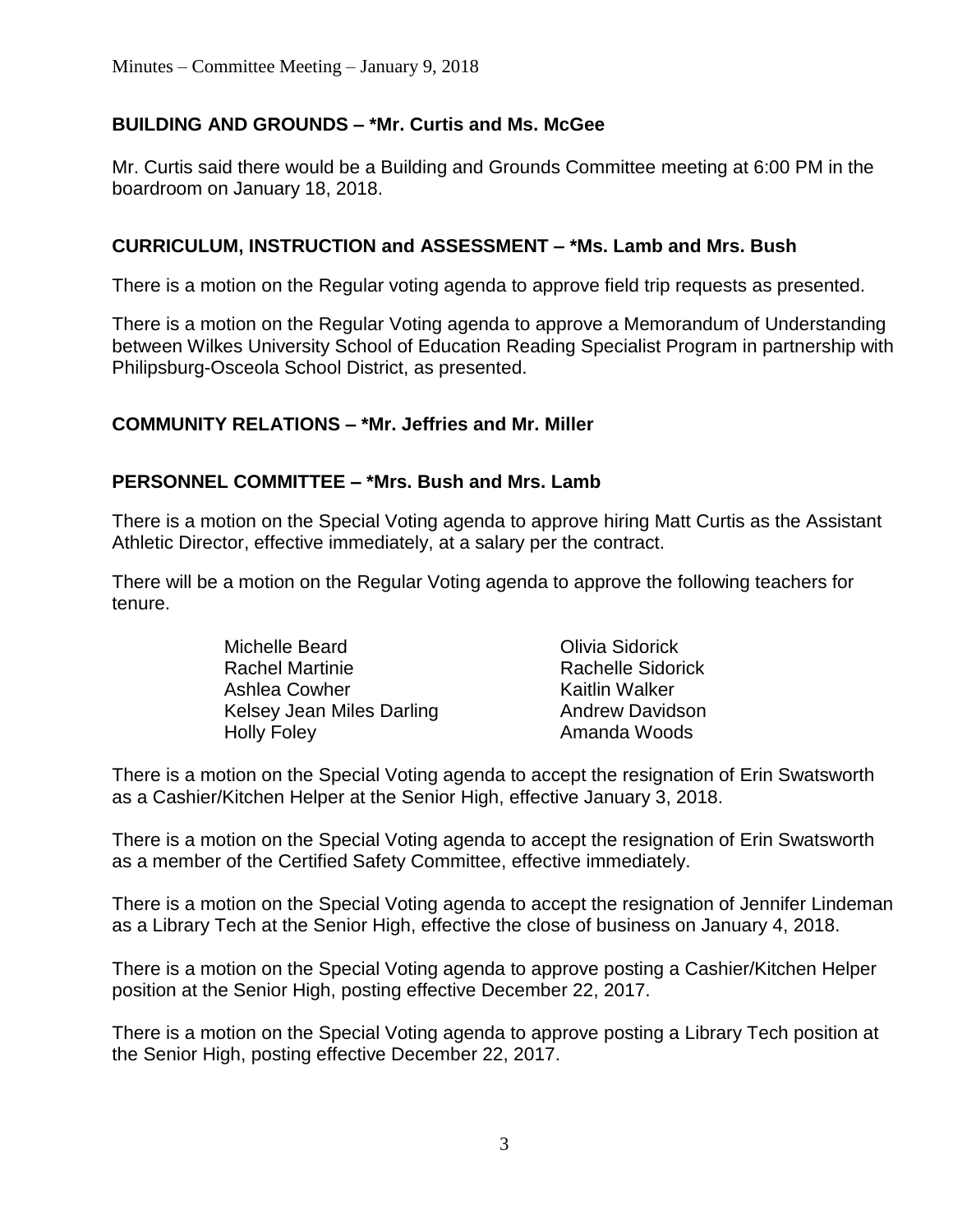Minutes – Committee Meeting – January 9, 2018

There is a motion on the Special Voting agenda to approve transferring Scott Hann from a Custodian 2nd Shift, 5hrs per day at the Senior High, to a District Wide Custodian 2nd Shift, 5.75 hours per day, effective immediately.

There is a motion on the Special Voting agenda to approve creating a District Wide Custodian position, 5.0 hours, second shift.

There is a motion on the Special Voting agenda to approve posting a District Wide Custodian position, 5.0 hours, second shift.

There will be a motion on the Regular Voting agenda to approve hiring as a Maintenance second-class, effective \_\_\_\_\_\_\_\_\_\_\_\_\_\_\_\_\_, at a salary per the contract.

There is a motion on the Special Voting agenda to approve hiring Sarah Demchak as a 5.0 hour District Wide Custodian, 2<sup>nd</sup> Shift, effective immediately.

There is a motion on the Special Voting agenda to approve posting a 5.0-hour District Wide Custodian position, 2nd shift, posting effective January 10, 2018.

There will be a motion on the Regular Voting agenda to approve hiring as a 5.0 hour District Wide Custodian, effective **with an article of the contract of the contract of the contract** 

There will be a motion on the Regular Voting agenda to approve a request from a district employee for unpaid days on \_\_\_\_\_\_\_\_\_\_\_\_\_\_\_\_\_\_\_\_\_\_\_\_\_\_\_\_\_\_\_\_.

There is a motion on the Special Voting agenda to approve the following as RN substitutes for the 2017-2018 school year.

> Flora Bloom Marie Kephart Cheryl Shannon

There is a motion on the Special Voting agenda to accept the resignation of Kat Momenzadeh as an English Teacher at the senior high, effective March 5, 2018.

There is a motion on the Special Voting agenda to approve posting an English Teacher position at the senior high.

## **POLICY COMMITTEE – \*Ms. McGee and Mr. Massung**

There will be a motion on the Regular Voting agenda to approve revising policy 004 – Oath of Office, as presented.

There will be a motion on the Regular Voting agenda to approve revising policy 103 – Nondiscrimination in School and Classroom Practices, as presented.

There will be a motion on the Regular Voting agenda to approve revising policy 103.1 – Nondiscrimination – Qualified Students with Disabilities, as presented.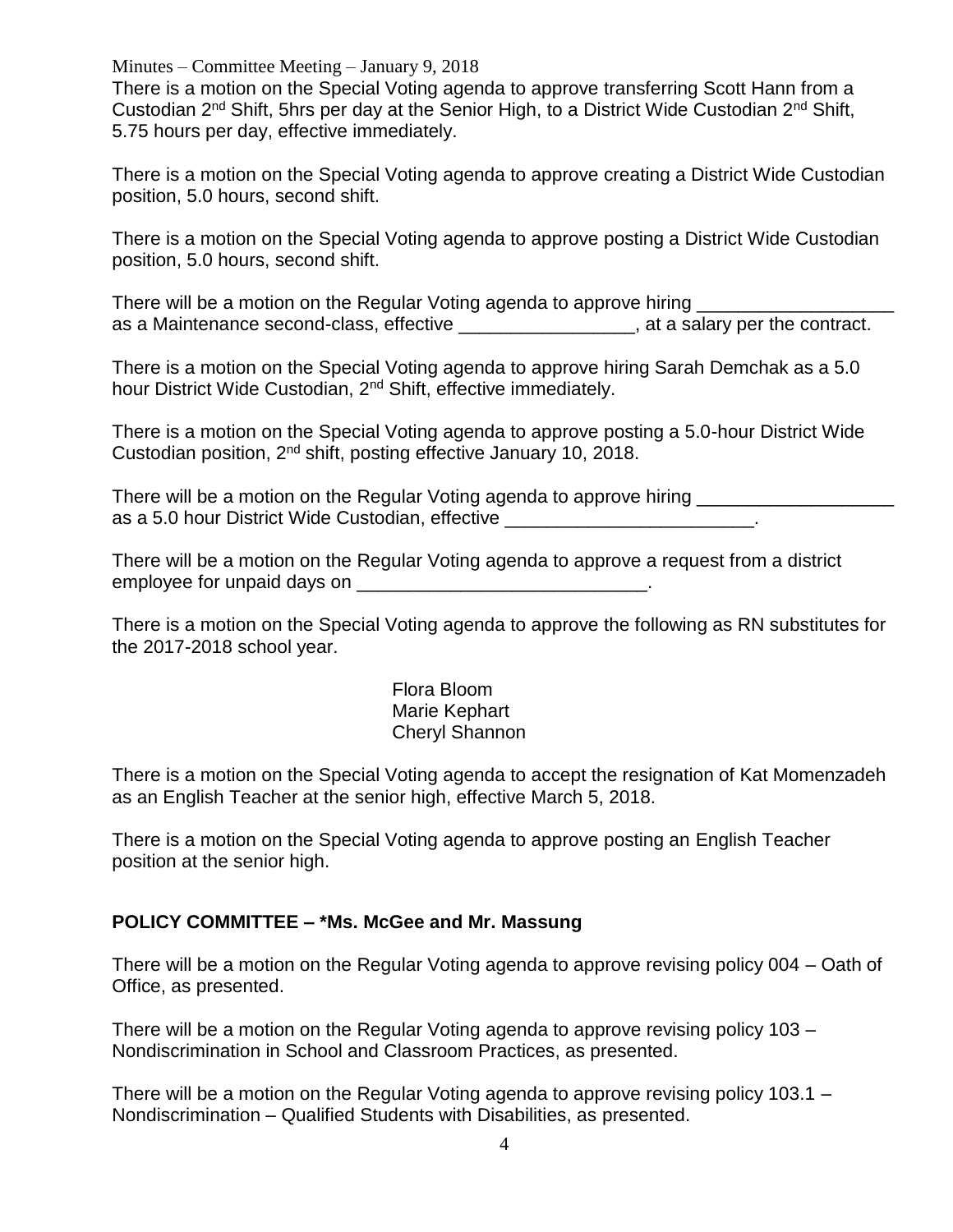There will be a motion on the Regular Voting agenda to approve revising policy 103.1AR– Nondiscrimination – Qualified Students with Disabilities, as presented.

There will be a motion on the Regular Voting agenda to approve revising policy 104 – Nondiscrimination in Employment and Response, as presented.

There will be a motion on the Regular Voting agenda to approve revising policy 137 AR-2 – Affidavit of Supervisor of Home Education Program – Elem., as presented.

There will be a motion on the Regular Voting agenda to approve revising policy 137 AR-3 – Affidavit of Supervisor of Home Education Program – Sec., as presented.

There will be a motion on the Regular Voting agenda to approve revising policy 138 AR – Exit Criteria for English Learners, as presented.

There will be a motion on the Regular Voting agenda to approve revising policy 150 – Title I – Comparability of Services, as presented.

There will be a motion on the Regular Voting agenda to approve revising policy 203 – Immunizations and Communicable Diseases., as presented.

There will be a motion on the Regular Voting agenda to approve revising policy 203AR – Immunizations Requirements., as presented.

There will be a motion on the Regular Voting agenda to approve revising policy 204 – Attendance, as presented.

There will be a motion on the Regular Voting agenda to approve revising policy 204AR – School Attendance Improvement Plan (SAP)., as presented.

There will be a motion on the Regular Voting agenda to approve revising policy 209.2AR – Diabetes Management., as presented.

There will be a motion on the Regular Voting agenda to approve revising policy 209.2 – Diabetes Management., as presented.

There will be a motion on the Regular Voting agenda to approve revising policy 302 – Employment of Superintendent/Assistant Superintendent, as presented.

There will be a motion on the Regular Voting agenda to approve revising policy 311 – Reduction of Staff, as presented.

There will be a motion on the Regular Voting agenda to approve revising policy 324AR – Personnel Files., as presented.

There will be a motion on the Regular Voting agenda to approve revising policy 626 – Procurement Procedure Updates, as presented.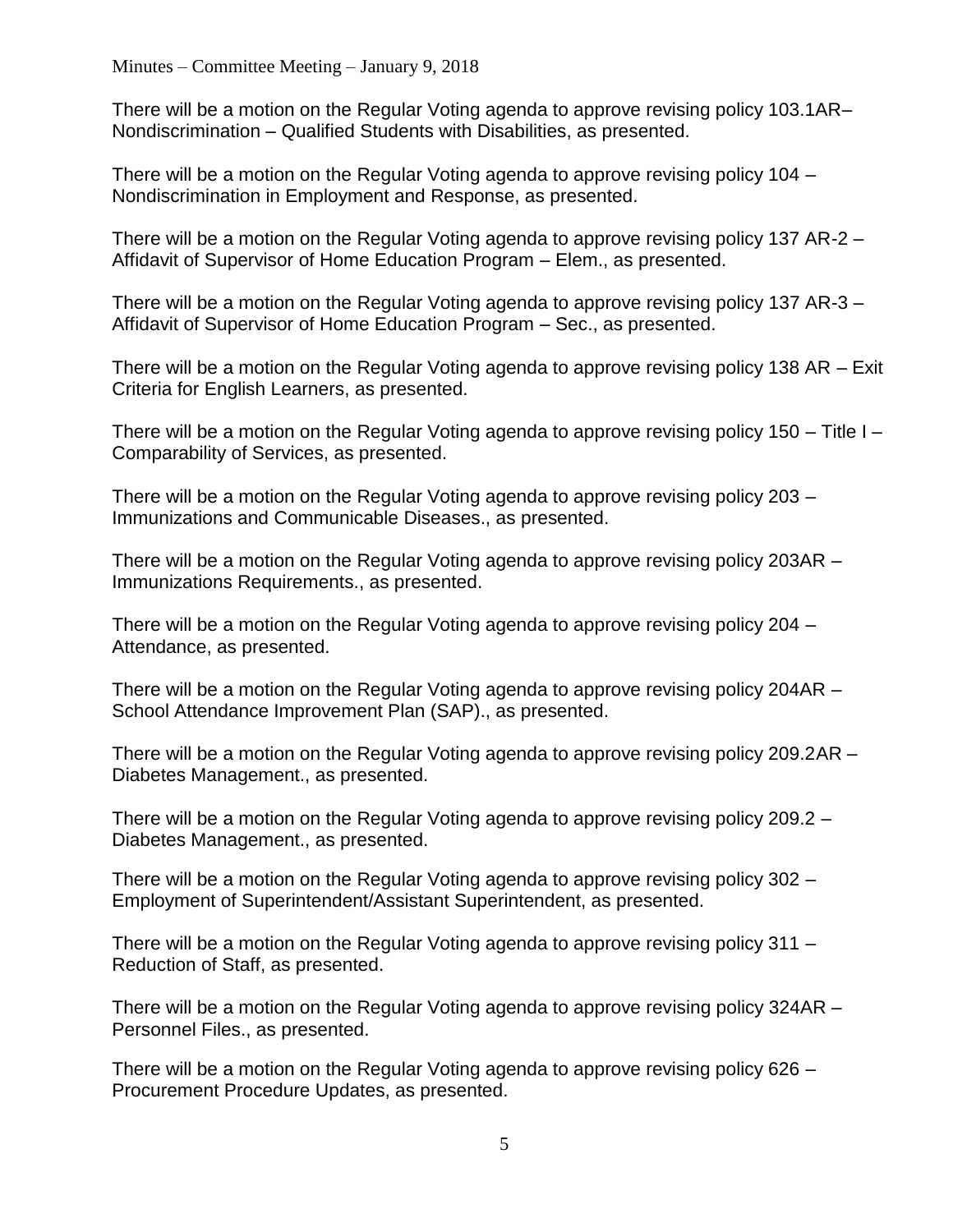Minutes – Committee Meeting – January 9, 2018 There will be a motion on the Regular Voting agenda to approve revising policy 808 – Food Services, as presented.

There will be a motion on the Regular Voting agenda to approve revising policy 819AR – Suicide Crisis Response Guidelines., as presented.

There will be a motion on the Regular Voting agenda to approve revising policy 819 – Suicide Awareness, Prevention and Response, as presented.

# **STUDENT AFFAIRS – \*Mrs. Droll and Mr. Jeffries**

There will be a motion on the Regular Voting agenda to accept the resignation of Kyle Kelly as the Assistant Director Fall Play – Senior High.

There is a motion on the Special Voting agenda to accept the resignation of Kyle Kelly as the Assistant Director Spring Play – Senior High.

There is a motion on the Special Voting agenda to approve posting the Assistant Director Spring Play – Senior High.

There is a motion on the Special Voting agenda to approve increasing the salary of the Middle School Drama Club Advisor from \$1,424.77 to \$2,424.77, effective the 2017-2018 school year.

There is a motion on the Special Voting agenda to approve creating a Middle School Drama Club Assistant Advisor position to the supplemental contract portion of the Collective Bargaining Agreement, effective the 2018-2018 school year, at a salary of \$1,424.77.

There is a motion on the Special Voting agenda to approve posting a Middle School Drama Club Assistant Advisor position.

There is a motion on the Special Voting agenda to approve the following persons for extracurricular positions for the 2017-2018 school year.

| <b>Name</b>             | <b>Sports/Activity</b>                  | Remuneration     |
|-------------------------|-----------------------------------------|------------------|
| Megan Grunthaner        | <b>Academic Decathlon</b>               | Volunteer        |
| Jonathan Whitman        | Non-teaching position                   | Per the Contract |
| Kyle Kelly              | Middle School Drama Club Advisor        | \$2,424.77       |
| <b>Brandy Williams</b>  | Drama Volunteer (Ind. Contractor)       | Volunteer        |
| <b>Stephen Torquato</b> | Drama Sr. High Fall Play Asst. Director | \$1,628.30       |

There is a motion on the Special Voting agenda to accept the resignation of Matt Curtis as the Varsity (JV) Assistant Baseball Coach, effective immediately.

There is a motion on the Special Voting agenda to approve posting the Varsity (JV) Assistant Baseball Coach position.

There will be a motion on the Regular Voting agenda to accept the resignation of Erin Swatsworth as a Middle School Assistant Volleyball Coach, effective December 19, 2017.